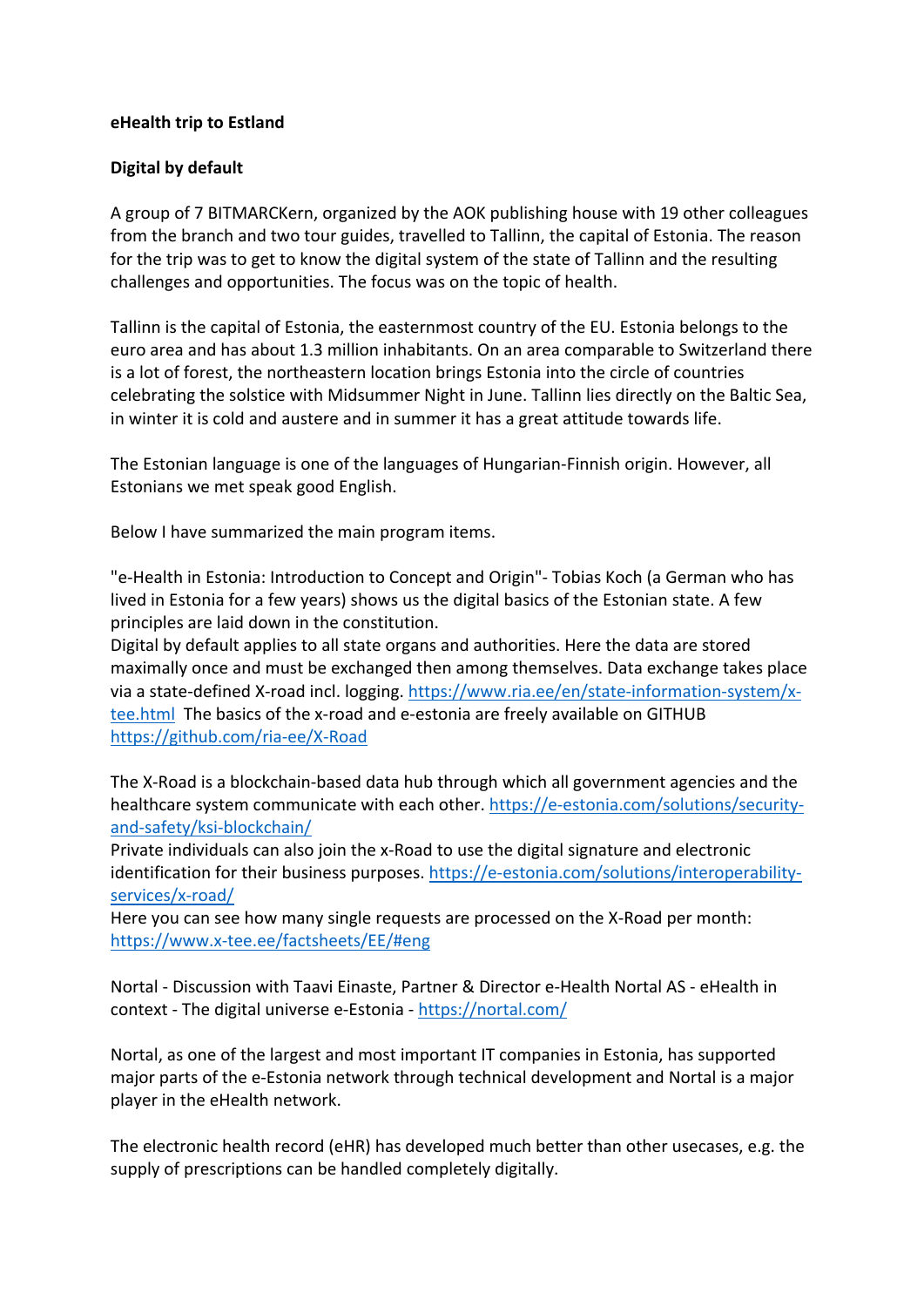Finland has taken over the x-Road from Estonia and is thus the first country that can fully interoperably exchange health data with Estonia, e.g. the prescription issued in Finland can be collected in an Estonian pharmacy.

In 2017 Taavi signed a (!) physical signature because he got married. In 2018 also only one (!) was added because he bought a house. All business transactions are digitally signed, simply on the computer, by drag and drop with a 2FA without friction. For this the Estonians use the Smarten identity card, which corresponds to the European standard (card sized identity card) known to us, supplemented by NFC for the Estonians. Alternatively, a special SIM or SIM-less smartphones can be used to sign with the Smart-ID.

"e-Health Stakeholders #1: Estonian Health Insurance Fund" - Rain Laane, Chairman https://www.haigekassa.ee/en

The data belongs to the insured person. It is possible to close the file at any time and then only the creator can still see his data. The answers of requested doctors must always be given within 4 days. All ambulances are networked and can call up the insured person's data directly during the journey to the accident site or the patient's place of residence. These are just a few of the things that play a role in eHealth in Estonia. The billing of health services is 100% digital, prescriptions are 99% digital and the patient file is used by 97% of the population.

To get there, it was a long way, Estonia also had a hard time with these techniques and took more than 10 years.

Data protection is created through trust: I can see who is accessing my data, every access is logged and I can question why, for example, an authority has accessed it. Here again are the advantages of the X-Road and the KSI blockchain. More about that later.

# **The system doesn't look so good, but it works very well.**

"e-Health Stakeholders #2: Estonian Association of Family Doctors" - Presentation and discussion with Dr. Reet Laidoja, Chairman of the Board of Estonian Association of Family Doctors and Andres Lasn, Chairman of the Board of the Young Family Physicians Association

Very interesting insight into the reality of the health care system. Two family doctors present us with the main challenges in the system from the user's point of view. Here questions come to bear that did not come out so clearly from yesterday's lectures. I have read: Latvia is similarly digital, but does much less marketing than Estonia and is sometimes annoyed about it. So not everything is the way the doctors imagine it to be, but it doesn't change the idea that the system in Estonia is still 10 to 20 years further developed than in Germany.

"Regulatory Framework and the Future of e-Health in Estonia"- Presentation and discussion with Dr. Kalle Killar, Deputy Secretary General for e-Services Development and Innovation at the Ministry of Social Affairs of the Republic of Estonia and Priit Tohver, Adviser on Eservices Development and Innovation Policy Ministry of Social Affairs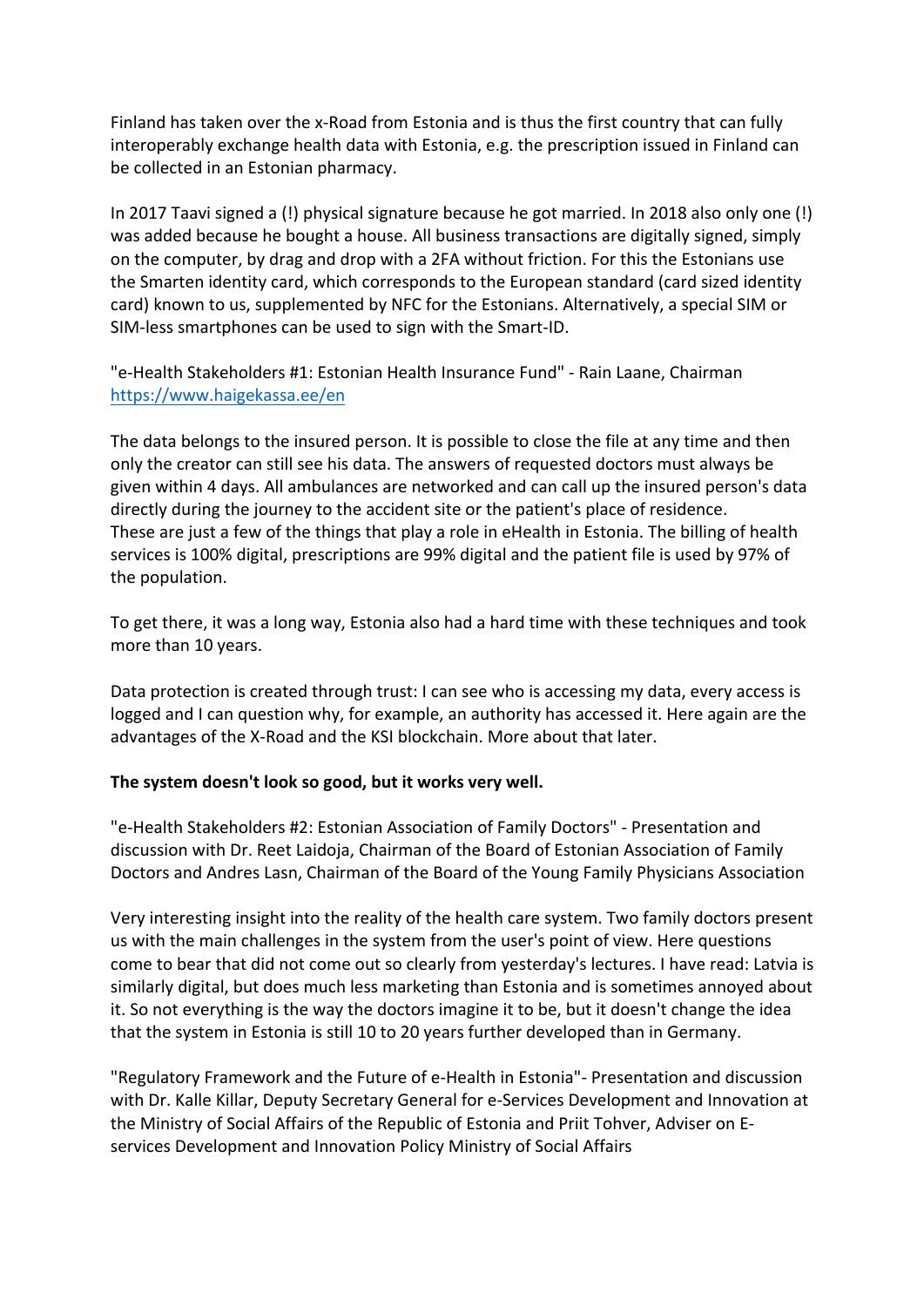Estonians are generally open to accepting digital services. However, the confidence of the population must be strengthened again and again.

Important when it comes to use and the demands placed on the system: the system doesn't always look so good, but it works very well. That is the focus of Estonians, Form follows function!

The X-Road itself does not store any data, but only offers an exchange platform with which I can connect other partners and sources extremely quickly. We have heard this several times in the last lectures, so that the data can be kept economical and at the creator. Only the data logs are processed and stored, never the data that is processed.

"e-Health Stakeholders #3: National Institute for Health Development" - Presentation and discussion with Natalja Eigo, Head of the Centre for Health Statistics and Register at the National Institute for Health Development https://www.tai.ee/en/

The use of data, and in particular the merging of data from different sources, is also difficult in digital Estonia. Natalja has shown us a few examples where the data cannot yet be generated or retrieved well enough. For the National Institute of Health Development, access to the x-Road is also a backbone for data collection. Data from the eHealth system is only transferred very insufficiently. Some numbers of participation: Dentists only 61%, general practitioners 100%, hospitals 97%, specialists only 74%.

Problem of Understanding of Data and Definitions - Data is not easy to use. For this reason, the data is not yet used extensively enough.

To advance medical research, Estonia is currently building a genome database. The aim is to collect 200,000 genome data records of Estonians and make them available for research. https://geenidoonor.ee/

Here one is reminded of the data donation from the discussion around the electronic patient file, only that the Estonians do it simply times. The trust in the state is there, so the Estonians are taking part.

# **Opt-out to get traffic on the system**

Interactive Workshop "e-Health" - Ain Aaviksoo, Managing Director Guardtime Estonia & Chief Medical Officer (CMO) Guardtime Health https://guardtime.com/ Pille Kadakas, Group Manager at Development Department Central Hospital Tallinn East

https://www.tehnopol.ee/en/ , Piret Hirv, Health Technology Manager Tallinn Science Park Tehnopol, Dr. Eero Merilind, Family Doctor Nõmme Kliinik

There is not one entry point into the healthcare system, the patient enters the system via different routes, e.g. hospital or general practitioner. This also means that there is no single path for all patients. Here the Estonians are working on a digitised solution. https://guardtime.com/health

Estonia has already since 2004 a data protection guideline that does not differ clearly from GDPR. With the introduction of GDPR almost no changes had to be made. The confidence is here available that it functions and everyone can dispose of his data.